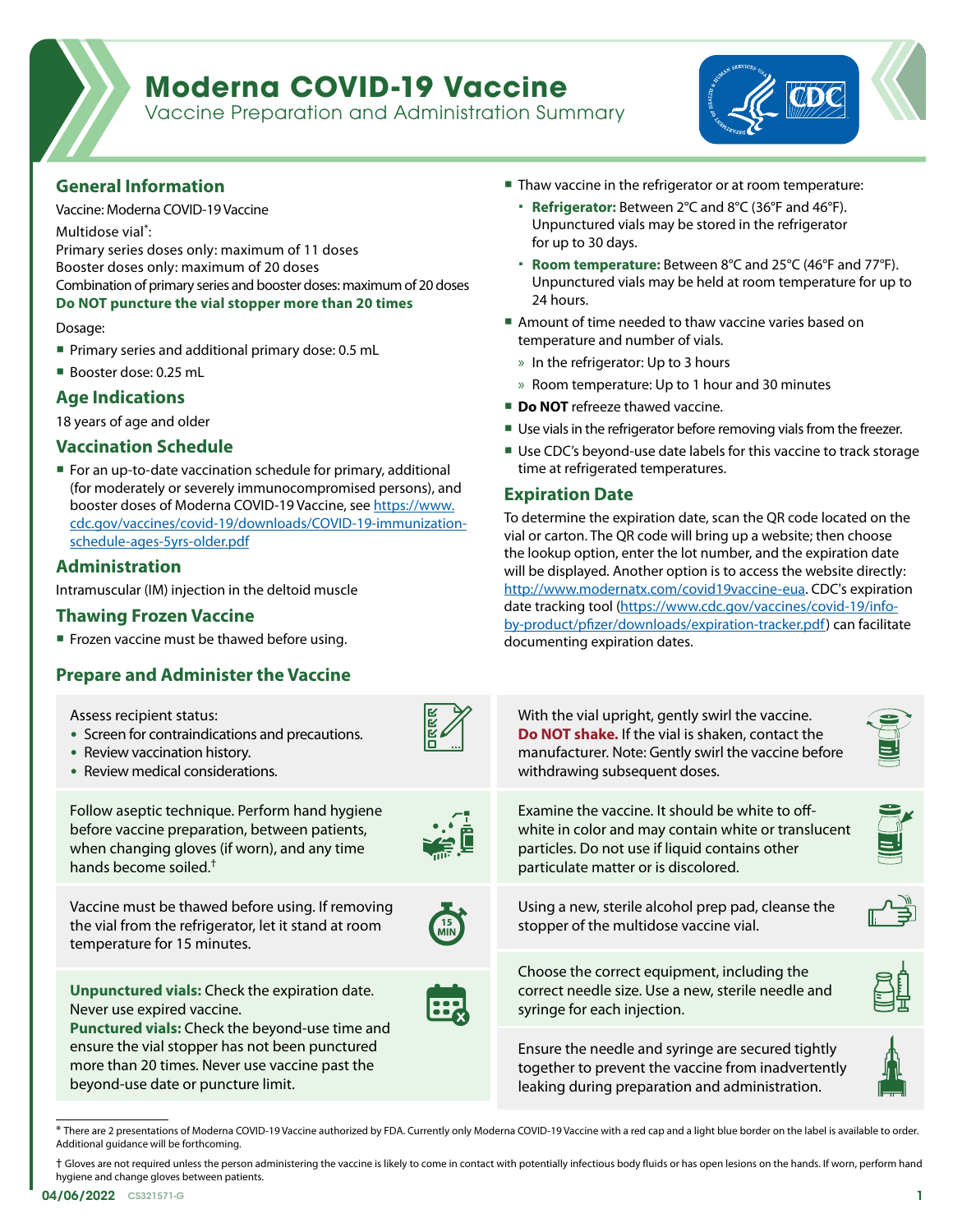# **Moderna COVID-19 Vaccine**

Vaccine Preparation and Administration Summary



# **Prepare and Administer the Vaccine (continued)**

Withdraw the correct dosage of vaccine into the syringe (0.5 mL for primary and additional primary doses; 0.25 mL for booster dose).\* Ensure the prepared syringe is not cold to the touch.



 $0.5$  m

- Discard vial when there is not enough vaccine to obtain a complete dose.
- Do NOT combine residual vaccine from multiple vials to obtain a dose.
- Regardless of the type of syringe used, ensure the amount of vaccine in the syringe is correct.

Once you can no longer withdraw a complete dose from a vaccine vial, dispose of the vial (with any remaining vaccine) as medical waste according to your local and state regulations. Contact your jurisdiction's immunization program [\(https://www.](https://www.cdc.gov/vaccines/imz-managers/awardee-imz-websites.html) [cdc.gov/vaccines/imz-managers/awardee-imz](https://www.cdc.gov/vaccines/imz-managers/awardee-imz-websites.html)[websites.html\)](https://www.cdc.gov/vaccines/imz-managers/awardee-imz-websites.html) for guidance.

Note the date and time the vial was first punctured. **Keep the vaccine between 2°C and 25°C (36°F and 77°F) for up to 12 hours. Do NOT puncture vial stopper more than 20 times. Discard any unused vaccine after 12 hours.**

Bring the dose of vaccine from the designated preparation area immediately to the patient treatment area for administration.

Ensure staff has the correct PPE before administering vaccine and implement policies for the use of face coverings for vaccine recipients (if tolerated).

Administer the vaccine immediately by intramuscular (IM) injection in the deltoid muscle.

Observe recipients after vaccination for an immediate adverse reaction:

- **30 minutes:** Persons with a history of:
	- » A contraindication to another type of COVID-19 vaccine product
	- » Immediate (within 4 hours of exposure) nonsevere allergic reaction to a COVID-19 vaccine
	- » Immediate allergic reaction of any severity to a non-COVID-19 vaccine or injectable therapies
	- » Anaphylaxis due to any cause
- **15 minutes:** All other persons

\* It is not necessary to change needles between drawing vaccine from a vial and injecting it into a recipient unless the needle has been damaged or contaminated

## **Contraindications and Precautions**

#### **Contraindications:**

History of a:

- Severe allergic reaction (e.g., anaphylaxis) after a previous dose or to a component of the COVID-19 vaccine
- **Known diagnosed allergy to a component of the vaccine (see** [https://www.cdc.gov/vaccines/covid-19/clinical-considerations/](https://www.cdc.gov/vaccines/covid-19/clinical-considerations/covid-19-vaccines-us.html#Appendix-C for a list of vaccine components) [covid-19-vaccines-us.html#Appendix-C for a list of vaccine](https://www.cdc.gov/vaccines/covid-19/clinical-considerations/covid-19-vaccines-us.html#Appendix-C for a list of vaccine components)  [components](https://www.cdc.gov/vaccines/covid-19/clinical-considerations/covid-19-vaccines-us.html#Appendix-C for a list of vaccine components))

#### **Precautions:**

History of immediate allergic reaction<sup>†</sup> to any non-COVID-19 vaccine or injectable therapy (i.e., intramuscular, intravenous, or subcutaneous vaccines or therapies [excluding subcutaneous immunotherapy for allergies, i.e., "allergy shots"])

- History of a non-severe, immediate allergic reaction<sup>†</sup> after a dose COVID-19 vaccine
- Allergy-related contraindication to one type of COVID-19 vaccines (mRNA) is a precaution to other types of COVID-19 vaccines (Janssen)‡
- History of multisystem inflammatory syndrome in children (MIS-C) and adults (MIS-A)
- History of myocarditis or pericarditis after a dose of an mRNA COVID-19 vaccine
- Moderate to severe acute illness, with or without fever

For more information, please see Interim Clinical Considerations for Use of COVID-19 Vaccines Currently Authorized in the United States at [www.cdc.gov/vaccines/covid-19/info-by-product/clinical](https://www.cdc.gov/vaccines/covid-19/clinical-considerations/covid-19-vaccines-us.html?CDC_AA_refVal=https%3A%2F%2Fwww.cdc.gov%2Fvaccines%2Fcovid-19%2Finfo-by-product%2Fclinical-considerations.html)[considerations.html](https://www.cdc.gov/vaccines/covid-19/clinical-considerations/covid-19-vaccines-us.html?CDC_AA_refVal=https%3A%2F%2Fwww.cdc.gov%2Fvaccines%2Fcovid-19%2Finfo-by-product%2Fclinical-considerations.html).

<sup>†</sup> An immediate allergic reaction is defined as any hypersensitivity-related signs or symptoms such as urticaria, angioedema, respiratory distress (e.g., wheezing, stridor), or anaphylaxis that occur within 4 hours following exposure to a vaccine or medication.

<sup>‡</sup> Consider consultation with an allergist-immunologist to help determine if the patient can safely receive vaccination. Healthcare providers and health departments may also request a consultation from the Clinical Immunization Safety Assessment COVIDvax Project [https://www.cdc.gov/vaccinesafety/ensuringsafety/monitoring/](https://www.cdc.gov/vaccinesafety/ensuringsafety/monitoring/cisa/index.html) [cisa/index.html.](https://www.cdc.gov/vaccinesafety/ensuringsafety/monitoring/cisa/index.html) Vaccination of these individuals should only be done in an appropriate setting under the supervision of a healthcare provider experienced in the management of severe allergic reactions.

<sup>•</sup> People with a contraindication to mRNA COVID-19 vaccines (including due to a known PEG allergy) have a precaution to Janssen COVID-19 vaccination. People who have previously received an mRNA COVID-19 vaccine dose should wait at least 28 days to receive Janssen COVID-19 Vaccine.

<sup>•</sup> People with a contraindication to Janssen COVID-19 Vaccine (including due to a known polysorbate allergy) have a precaution to mRNA COVID-19 vaccination.